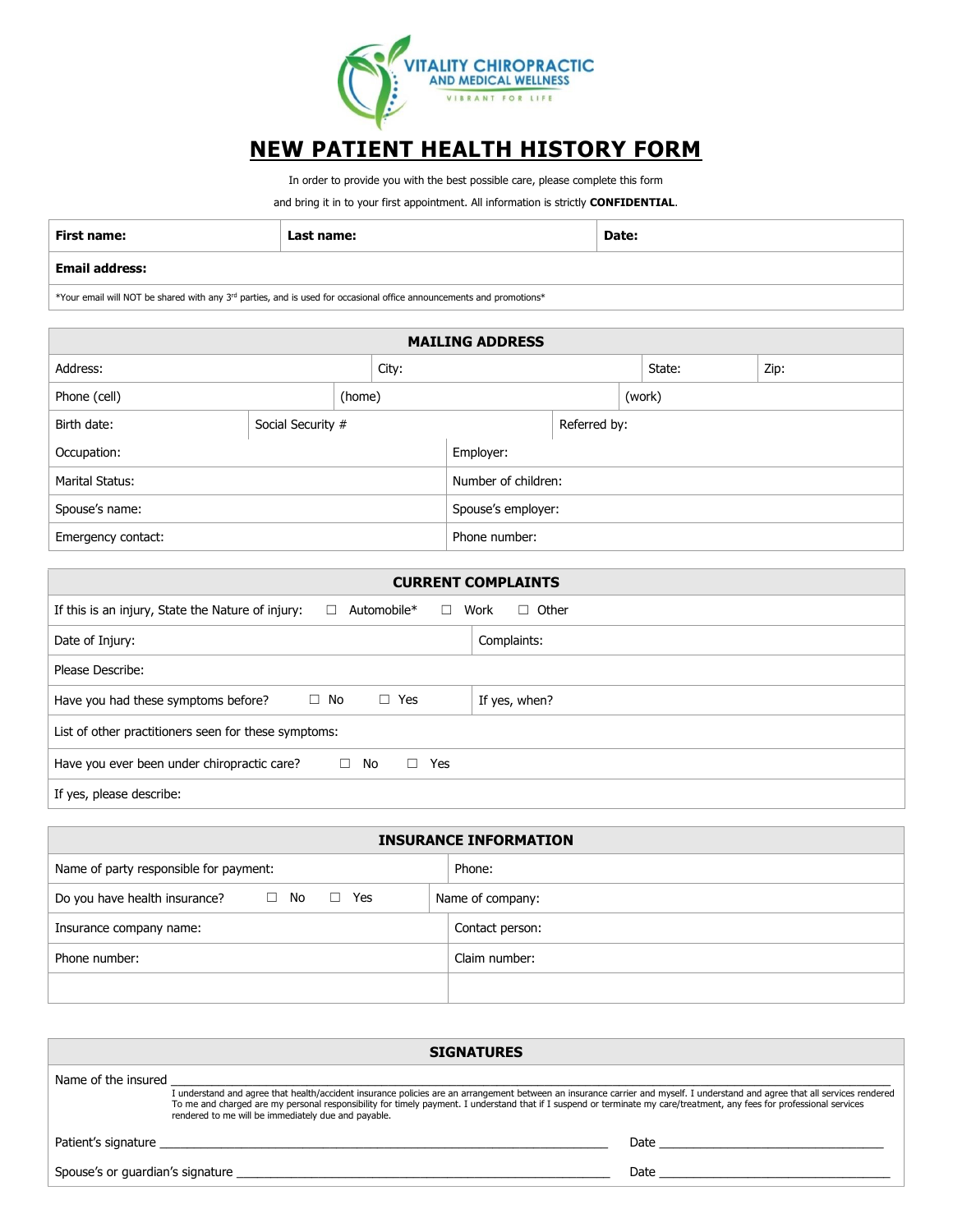

| <b>MEDICAL HISTORY</b>                                                                                            |                                                                    |  |                |                        |  |  |
|-------------------------------------------------------------------------------------------------------------------|--------------------------------------------------------------------|--|----------------|------------------------|--|--|
| Have you been treated for any conditions in the last year?<br>No<br>Yes<br>$\Box$<br>$\Box$                       |                                                                    |  |                |                        |  |  |
| If yes please describe:                                                                                           |                                                                    |  |                |                        |  |  |
| Date of last physical exam:                                                                                       | Is there a chance that you are pregnant?<br>No<br>$\Box$ Yes<br>П. |  |                |                        |  |  |
| Have you had X-rays taken?<br>$\Box$ No                                                                           | $\Box$ Yes                                                         |  | If yes, where? |                        |  |  |
| What medications are you taking and for what conditions (please list dosage and amounts, etc):                    |                                                                    |  |                |                        |  |  |
|                                                                                                                   |                                                                    |  |                |                        |  |  |
| What vitamins, minerals, or herbs do you currently take? (Please list for what conditions, dosage and frequency): |                                                                    |  |                |                        |  |  |
|                                                                                                                   |                                                                    |  |                |                        |  |  |
| <b>HAVE YOU EVER:</b>                                                                                             | <b>NO</b>                                                          |  | <b>YES</b>     | <b>BRIEFLY EXPLAIN</b> |  |  |
| Broken bones?                                                                                                     | П                                                                  |  | П              |                        |  |  |
| Been hospitalized?                                                                                                | П                                                                  |  | П              |                        |  |  |
| Been in an auto accident?                                                                                         | П                                                                  |  | П              |                        |  |  |
| Had sprains/strains?                                                                                              | П                                                                  |  | ப              |                        |  |  |
| Been struck unconscious?                                                                                          | П                                                                  |  | П              |                        |  |  |
| Had surgery?                                                                                                      | П                                                                  |  | П              |                        |  |  |
|                                                                                                                   |                                                                    |  |                |                        |  |  |

| <b>PAIN AND SYMPTOMS</b>                                 |              |           |  |  |
|----------------------------------------------------------|--------------|-----------|--|--|
| Do you experience pain every day?                        | No<br>$\Box$ | Yes<br>П. |  |  |
| Do your symptoms interfere with daily life?              | No<br>П      | Yes       |  |  |
| Does pain wake you up at night?                          | No<br>n.     | Yes<br>П. |  |  |
| Are your symptoms worse during certain times of the day? | No<br>n.     | Yes       |  |  |
| Do changes in weather affect your symptoms?              | No<br>$\Box$ | Yes       |  |  |
| Do you wear orthotics?                                   | No<br>$\Box$ | Yes       |  |  |
| What activities aggravate your symptoms?                 |              |           |  |  |

#### **FAMILY HISTORY**

Family members- Present and past health conditions (Example: heart disease, cancer, diabetes, arthritis, etc):

| <b>HABITS</b>          | <b>NEVER</b> | <b>RARELY</b> | <b>SOMETIMES</b> | <b>OFTEN</b> |
|------------------------|--------------|---------------|------------------|--------------|
| Drink alcohol          |              |               |                  | П            |
| Drink coffee           |              |               |                  | П            |
| Use tobacco            |              |               |                  | г            |
| Use drugs              |              |               |                  | П            |
| Exercise               |              |               |                  | Г            |
| Sleep                  |              |               |                  | П            |
| Have an appetite       |              |               |                  | П            |
| Drink soft drinks      |              |               |                  | П            |
| Drink water            | П            |               |                  | П            |
| Eat salty/sugary foods |              |               |                  | г            |
| Eat artificial foods   |              |               |                  | П            |
| Use sweeteners         |              |               |                  | г            |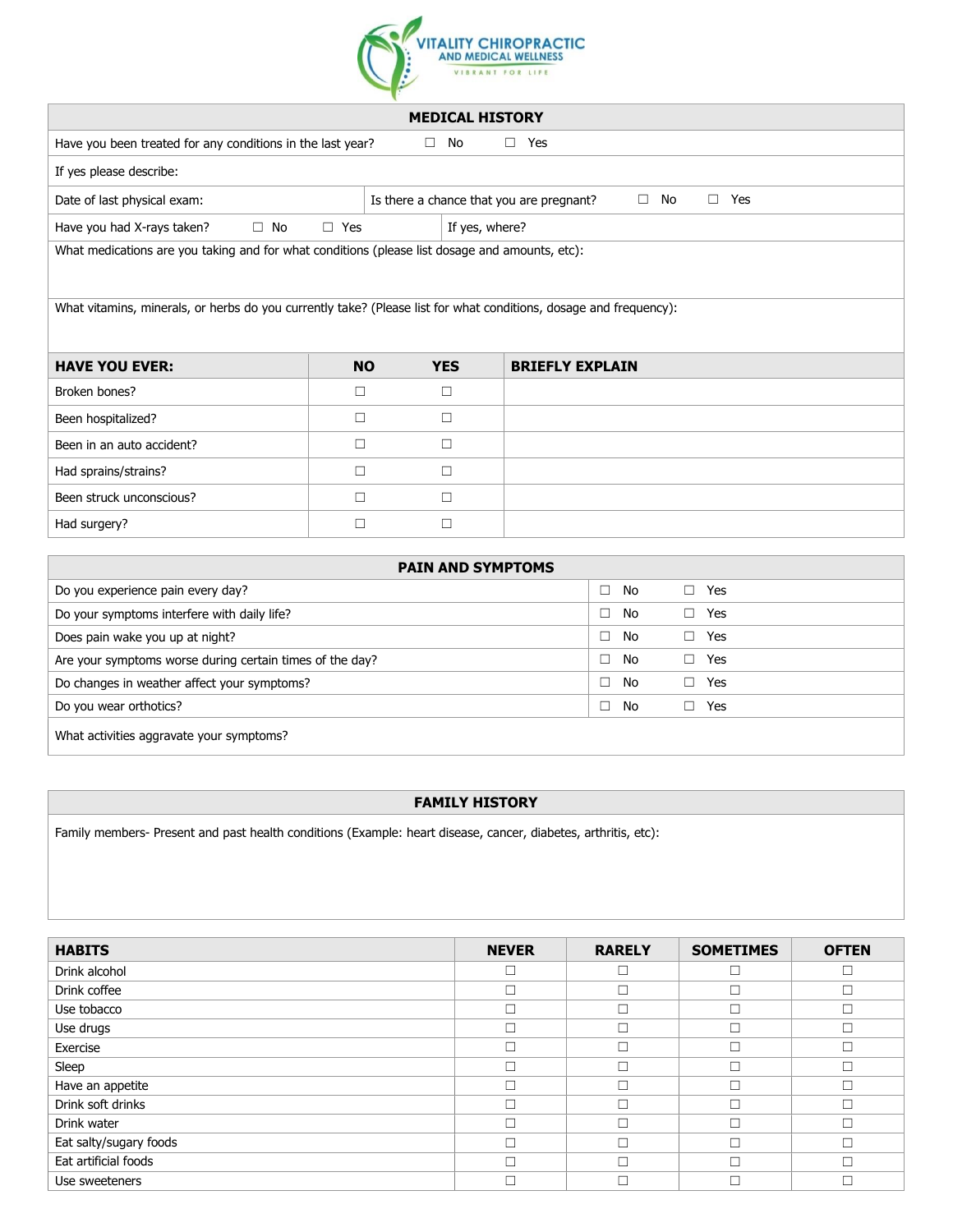

you are currently experiencing.

| п<br>Allergies<br>п<br>Anemia<br>Arteriosclerosis<br>п<br>п<br>Arthritis<br>п<br>Asthma<br>П<br><b>Back Pain</b><br>$\Box$<br><b>Bronchitis</b><br>□<br><b>Bruise Easily</b><br>□<br>Cancer<br>Chest Pain/Conditions<br>□<br>□<br><b>Cold Extremities</b><br>$\Box$<br>Constipation<br>п<br>Cramps<br>□<br>Depression<br><b>Diabetes</b><br>□<br>□<br><b>Digestion Problems</b><br>п<br><b>Dizziness</b><br>□<br>Ears Ringing<br><b>Excessive Menstruation</b><br>п<br>Eye Pain or Difficulties<br>п<br>□<br>Fatigue<br>□<br><b>Frequent Urination</b><br>□<br>Headache<br>□<br>Hemorrhoids<br>High Blood Pressure<br>□<br>$\Box$<br><b>Hot Flashes</b><br>П<br>Irregular Heart Beat<br>□<br>Irregular Cycle<br>п<br>Kidney Infection<br>□<br>Kidney Stones<br>п<br>Loss of Memory<br>Loss of Balance<br>□<br>п<br>Loss of Smell<br>□<br>Loss of Taste<br>□<br>Lumps in Breast<br>Neck Pain or Stiffness<br>□<br>□<br>Nervousness<br>Nosebleeds<br>□<br>□<br>Pacemaker<br>п<br>Polio<br>п<br>Poor Posture<br>Prostate Trouble<br>□<br>Sciatica<br>□<br>Shortness of Breath<br>□<br>Sinus Infection<br>□<br>п<br>Sleep problems or Insomnia<br>□<br>Spinal Curvatures<br><b>Stroke</b><br>п<br>Swelling of Ankles<br>□<br>Swollen Joints<br>□<br>□<br><b>Thyroid Condition</b><br>□<br>Tuberculosis<br>□<br>Ulcers<br>Varicose Veins<br>□<br>Venereal Disease<br>□<br>п<br>Other: | п | Alcoholism |
|----------------------------------------------------------------------------------------------------------------------------------------------------------------------------------------------------------------------------------------------------------------------------------------------------------------------------------------------------------------------------------------------------------------------------------------------------------------------------------------------------------------------------------------------------------------------------------------------------------------------------------------------------------------------------------------------------------------------------------------------------------------------------------------------------------------------------------------------------------------------------------------------------------------------------------------------------------------------------------------------------------------------------------------------------------------------------------------------------------------------------------------------------------------------------------------------------------------------------------------------------------------------------------------------------------------------------------------------------------------------------------|---|------------|
|                                                                                                                                                                                                                                                                                                                                                                                                                                                                                                                                                                                                                                                                                                                                                                                                                                                                                                                                                                                                                                                                                                                                                                                                                                                                                                                                                                                  |   |            |
|                                                                                                                                                                                                                                                                                                                                                                                                                                                                                                                                                                                                                                                                                                                                                                                                                                                                                                                                                                                                                                                                                                                                                                                                                                                                                                                                                                                  |   |            |
|                                                                                                                                                                                                                                                                                                                                                                                                                                                                                                                                                                                                                                                                                                                                                                                                                                                                                                                                                                                                                                                                                                                                                                                                                                                                                                                                                                                  |   |            |
|                                                                                                                                                                                                                                                                                                                                                                                                                                                                                                                                                                                                                                                                                                                                                                                                                                                                                                                                                                                                                                                                                                                                                                                                                                                                                                                                                                                  |   |            |
|                                                                                                                                                                                                                                                                                                                                                                                                                                                                                                                                                                                                                                                                                                                                                                                                                                                                                                                                                                                                                                                                                                                                                                                                                                                                                                                                                                                  |   |            |
|                                                                                                                                                                                                                                                                                                                                                                                                                                                                                                                                                                                                                                                                                                                                                                                                                                                                                                                                                                                                                                                                                                                                                                                                                                                                                                                                                                                  |   |            |
|                                                                                                                                                                                                                                                                                                                                                                                                                                                                                                                                                                                                                                                                                                                                                                                                                                                                                                                                                                                                                                                                                                                                                                                                                                                                                                                                                                                  |   |            |
|                                                                                                                                                                                                                                                                                                                                                                                                                                                                                                                                                                                                                                                                                                                                                                                                                                                                                                                                                                                                                                                                                                                                                                                                                                                                                                                                                                                  |   |            |
|                                                                                                                                                                                                                                                                                                                                                                                                                                                                                                                                                                                                                                                                                                                                                                                                                                                                                                                                                                                                                                                                                                                                                                                                                                                                                                                                                                                  |   |            |
|                                                                                                                                                                                                                                                                                                                                                                                                                                                                                                                                                                                                                                                                                                                                                                                                                                                                                                                                                                                                                                                                                                                                                                                                                                                                                                                                                                                  |   |            |
|                                                                                                                                                                                                                                                                                                                                                                                                                                                                                                                                                                                                                                                                                                                                                                                                                                                                                                                                                                                                                                                                                                                                                                                                                                                                                                                                                                                  |   |            |
|                                                                                                                                                                                                                                                                                                                                                                                                                                                                                                                                                                                                                                                                                                                                                                                                                                                                                                                                                                                                                                                                                                                                                                                                                                                                                                                                                                                  |   |            |
|                                                                                                                                                                                                                                                                                                                                                                                                                                                                                                                                                                                                                                                                                                                                                                                                                                                                                                                                                                                                                                                                                                                                                                                                                                                                                                                                                                                  |   |            |
|                                                                                                                                                                                                                                                                                                                                                                                                                                                                                                                                                                                                                                                                                                                                                                                                                                                                                                                                                                                                                                                                                                                                                                                                                                                                                                                                                                                  |   |            |
|                                                                                                                                                                                                                                                                                                                                                                                                                                                                                                                                                                                                                                                                                                                                                                                                                                                                                                                                                                                                                                                                                                                                                                                                                                                                                                                                                                                  |   |            |
|                                                                                                                                                                                                                                                                                                                                                                                                                                                                                                                                                                                                                                                                                                                                                                                                                                                                                                                                                                                                                                                                                                                                                                                                                                                                                                                                                                                  |   |            |
|                                                                                                                                                                                                                                                                                                                                                                                                                                                                                                                                                                                                                                                                                                                                                                                                                                                                                                                                                                                                                                                                                                                                                                                                                                                                                                                                                                                  |   |            |
|                                                                                                                                                                                                                                                                                                                                                                                                                                                                                                                                                                                                                                                                                                                                                                                                                                                                                                                                                                                                                                                                                                                                                                                                                                                                                                                                                                                  |   |            |
|                                                                                                                                                                                                                                                                                                                                                                                                                                                                                                                                                                                                                                                                                                                                                                                                                                                                                                                                                                                                                                                                                                                                                                                                                                                                                                                                                                                  |   |            |
|                                                                                                                                                                                                                                                                                                                                                                                                                                                                                                                                                                                                                                                                                                                                                                                                                                                                                                                                                                                                                                                                                                                                                                                                                                                                                                                                                                                  |   |            |
|                                                                                                                                                                                                                                                                                                                                                                                                                                                                                                                                                                                                                                                                                                                                                                                                                                                                                                                                                                                                                                                                                                                                                                                                                                                                                                                                                                                  |   |            |
|                                                                                                                                                                                                                                                                                                                                                                                                                                                                                                                                                                                                                                                                                                                                                                                                                                                                                                                                                                                                                                                                                                                                                                                                                                                                                                                                                                                  |   |            |
|                                                                                                                                                                                                                                                                                                                                                                                                                                                                                                                                                                                                                                                                                                                                                                                                                                                                                                                                                                                                                                                                                                                                                                                                                                                                                                                                                                                  |   |            |
|                                                                                                                                                                                                                                                                                                                                                                                                                                                                                                                                                                                                                                                                                                                                                                                                                                                                                                                                                                                                                                                                                                                                                                                                                                                                                                                                                                                  |   |            |
|                                                                                                                                                                                                                                                                                                                                                                                                                                                                                                                                                                                                                                                                                                                                                                                                                                                                                                                                                                                                                                                                                                                                                                                                                                                                                                                                                                                  |   |            |
|                                                                                                                                                                                                                                                                                                                                                                                                                                                                                                                                                                                                                                                                                                                                                                                                                                                                                                                                                                                                                                                                                                                                                                                                                                                                                                                                                                                  |   |            |
|                                                                                                                                                                                                                                                                                                                                                                                                                                                                                                                                                                                                                                                                                                                                                                                                                                                                                                                                                                                                                                                                                                                                                                                                                                                                                                                                                                                  |   |            |
|                                                                                                                                                                                                                                                                                                                                                                                                                                                                                                                                                                                                                                                                                                                                                                                                                                                                                                                                                                                                                                                                                                                                                                                                                                                                                                                                                                                  |   |            |
|                                                                                                                                                                                                                                                                                                                                                                                                                                                                                                                                                                                                                                                                                                                                                                                                                                                                                                                                                                                                                                                                                                                                                                                                                                                                                                                                                                                  |   |            |
|                                                                                                                                                                                                                                                                                                                                                                                                                                                                                                                                                                                                                                                                                                                                                                                                                                                                                                                                                                                                                                                                                                                                                                                                                                                                                                                                                                                  |   |            |
|                                                                                                                                                                                                                                                                                                                                                                                                                                                                                                                                                                                                                                                                                                                                                                                                                                                                                                                                                                                                                                                                                                                                                                                                                                                                                                                                                                                  |   |            |
|                                                                                                                                                                                                                                                                                                                                                                                                                                                                                                                                                                                                                                                                                                                                                                                                                                                                                                                                                                                                                                                                                                                                                                                                                                                                                                                                                                                  |   |            |
|                                                                                                                                                                                                                                                                                                                                                                                                                                                                                                                                                                                                                                                                                                                                                                                                                                                                                                                                                                                                                                                                                                                                                                                                                                                                                                                                                                                  |   |            |
|                                                                                                                                                                                                                                                                                                                                                                                                                                                                                                                                                                                                                                                                                                                                                                                                                                                                                                                                                                                                                                                                                                                                                                                                                                                                                                                                                                                  |   |            |
|                                                                                                                                                                                                                                                                                                                                                                                                                                                                                                                                                                                                                                                                                                                                                                                                                                                                                                                                                                                                                                                                                                                                                                                                                                                                                                                                                                                  |   |            |
|                                                                                                                                                                                                                                                                                                                                                                                                                                                                                                                                                                                                                                                                                                                                                                                                                                                                                                                                                                                                                                                                                                                                                                                                                                                                                                                                                                                  |   |            |
|                                                                                                                                                                                                                                                                                                                                                                                                                                                                                                                                                                                                                                                                                                                                                                                                                                                                                                                                                                                                                                                                                                                                                                                                                                                                                                                                                                                  |   |            |
|                                                                                                                                                                                                                                                                                                                                                                                                                                                                                                                                                                                                                                                                                                                                                                                                                                                                                                                                                                                                                                                                                                                                                                                                                                                                                                                                                                                  |   |            |
|                                                                                                                                                                                                                                                                                                                                                                                                                                                                                                                                                                                                                                                                                                                                                                                                                                                                                                                                                                                                                                                                                                                                                                                                                                                                                                                                                                                  |   |            |
|                                                                                                                                                                                                                                                                                                                                                                                                                                                                                                                                                                                                                                                                                                                                                                                                                                                                                                                                                                                                                                                                                                                                                                                                                                                                                                                                                                                  |   |            |
|                                                                                                                                                                                                                                                                                                                                                                                                                                                                                                                                                                                                                                                                                                                                                                                                                                                                                                                                                                                                                                                                                                                                                                                                                                                                                                                                                                                  |   |            |
|                                                                                                                                                                                                                                                                                                                                                                                                                                                                                                                                                                                                                                                                                                                                                                                                                                                                                                                                                                                                                                                                                                                                                                                                                                                                                                                                                                                  |   |            |
|                                                                                                                                                                                                                                                                                                                                                                                                                                                                                                                                                                                                                                                                                                                                                                                                                                                                                                                                                                                                                                                                                                                                                                                                                                                                                                                                                                                  |   |            |
|                                                                                                                                                                                                                                                                                                                                                                                                                                                                                                                                                                                                                                                                                                                                                                                                                                                                                                                                                                                                                                                                                                                                                                                                                                                                                                                                                                                  |   |            |
|                                                                                                                                                                                                                                                                                                                                                                                                                                                                                                                                                                                                                                                                                                                                                                                                                                                                                                                                                                                                                                                                                                                                                                                                                                                                                                                                                                                  |   |            |
|                                                                                                                                                                                                                                                                                                                                                                                                                                                                                                                                                                                                                                                                                                                                                                                                                                                                                                                                                                                                                                                                                                                                                                                                                                                                                                                                                                                  |   |            |
|                                                                                                                                                                                                                                                                                                                                                                                                                                                                                                                                                                                                                                                                                                                                                                                                                                                                                                                                                                                                                                                                                                                                                                                                                                                                                                                                                                                  |   |            |
|                                                                                                                                                                                                                                                                                                                                                                                                                                                                                                                                                                                                                                                                                                                                                                                                                                                                                                                                                                                                                                                                                                                                                                                                                                                                                                                                                                                  |   |            |
|                                                                                                                                                                                                                                                                                                                                                                                                                                                                                                                                                                                                                                                                                                                                                                                                                                                                                                                                                                                                                                                                                                                                                                                                                                                                                                                                                                                  |   |            |
|                                                                                                                                                                                                                                                                                                                                                                                                                                                                                                                                                                                                                                                                                                                                                                                                                                                                                                                                                                                                                                                                                                                                                                                                                                                                                                                                                                                  |   |            |
|                                                                                                                                                                                                                                                                                                                                                                                                                                                                                                                                                                                                                                                                                                                                                                                                                                                                                                                                                                                                                                                                                                                                                                                                                                                                                                                                                                                  |   |            |
|                                                                                                                                                                                                                                                                                                                                                                                                                                                                                                                                                                                                                                                                                                                                                                                                                                                                                                                                                                                                                                                                                                                                                                                                                                                                                                                                                                                  |   |            |
|                                                                                                                                                                                                                                                                                                                                                                                                                                                                                                                                                                                                                                                                                                                                                                                                                                                                                                                                                                                                                                                                                                                                                                                                                                                                                                                                                                                  |   |            |
|                                                                                                                                                                                                                                                                                                                                                                                                                                                                                                                                                                                                                                                                                                                                                                                                                                                                                                                                                                                                                                                                                                                                                                                                                                                                                                                                                                                  |   |            |
|                                                                                                                                                                                                                                                                                                                                                                                                                                                                                                                                                                                                                                                                                                                                                                                                                                                                                                                                                                                                                                                                                                                                                                                                                                                                                                                                                                                  |   |            |
|                                                                                                                                                                                                                                                                                                                                                                                                                                                                                                                                                                                                                                                                                                                                                                                                                                                                                                                                                                                                                                                                                                                                                                                                                                                                                                                                                                                  |   |            |
|                                                                                                                                                                                                                                                                                                                                                                                                                                                                                                                                                                                                                                                                                                                                                                                                                                                                                                                                                                                                                                                                                                                                                                                                                                                                                                                                                                                  |   |            |
|                                                                                                                                                                                                                                                                                                                                                                                                                                                                                                                                                                                                                                                                                                                                                                                                                                                                                                                                                                                                                                                                                                                                                                                                                                                                                                                                                                                  |   |            |
|                                                                                                                                                                                                                                                                                                                                                                                                                                                                                                                                                                                                                                                                                                                                                                                                                                                                                                                                                                                                                                                                                                                                                                                                                                                                                                                                                                                  |   |            |
|                                                                                                                                                                                                                                                                                                                                                                                                                                                                                                                                                                                                                                                                                                                                                                                                                                                                                                                                                                                                                                                                                                                                                                                                                                                                                                                                                                                  |   |            |

 $A = Ache$   $O = Other$ <br>  $B = Burning$   $P = Pins &$  $P = Pins & Needles$ <br>S = Stabbing  $N =$  Numbness the population of the control of the control of the control of the control of the control of the control of th<br>the control of the control of the control of the control of the control of the control of the control of the c<br> erk ∰₩ 峨

Please use the following letters to indicate the type and location of the symptoms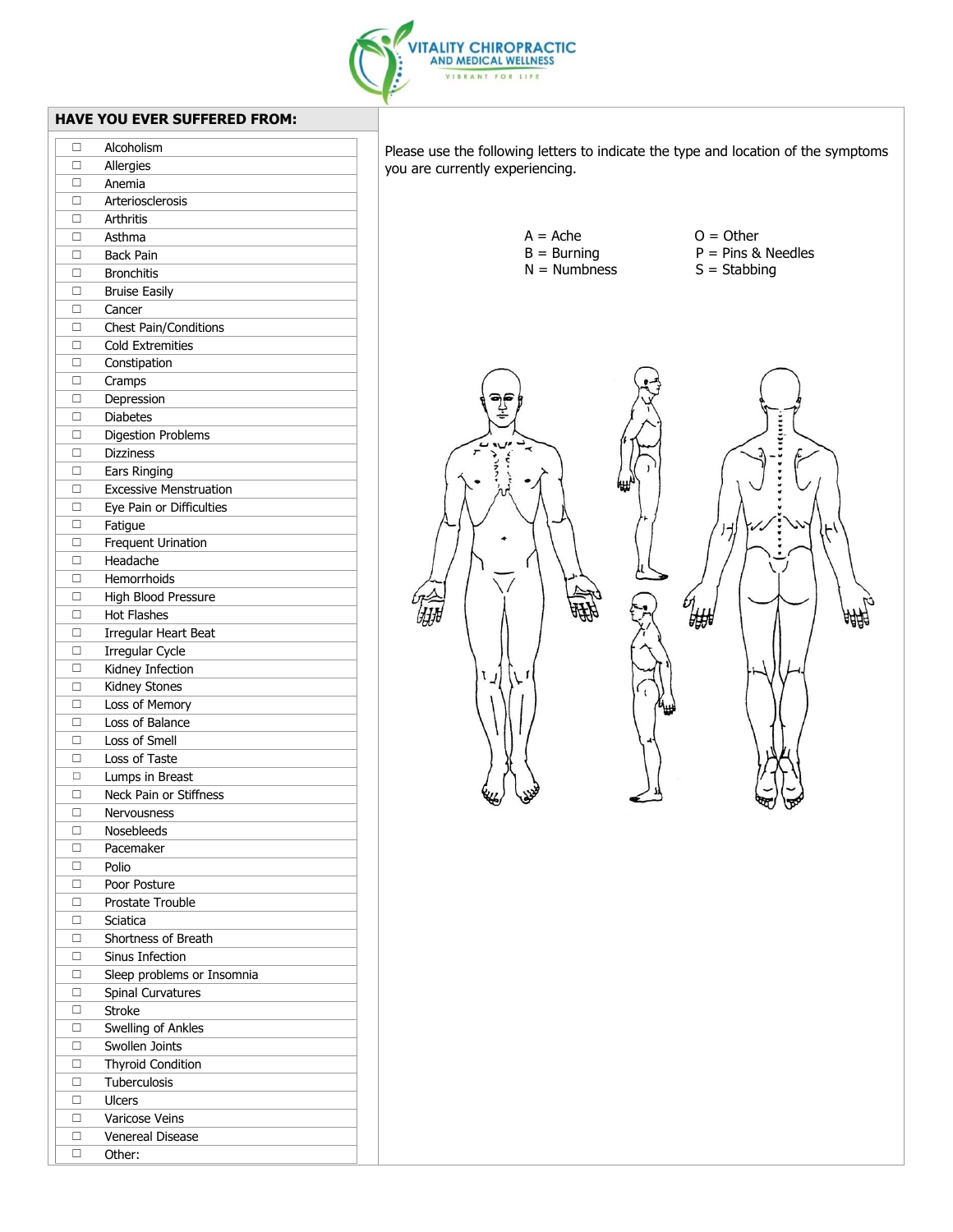

*Vitality Chiropractic and Medical Wellness* 

# **Providing comprehensive health care since 1982**

| Dr. Diego Proano, |                                                                                                                                                                                                                                                                                                                                                                                                                                                                              | <b>Consent for Examination</b>                                                                                                                                                                                                                                                                                                                                                                                                         |      |  |  |
|-------------------|------------------------------------------------------------------------------------------------------------------------------------------------------------------------------------------------------------------------------------------------------------------------------------------------------------------------------------------------------------------------------------------------------------------------------------------------------------------------------|----------------------------------------------------------------------------------------------------------------------------------------------------------------------------------------------------------------------------------------------------------------------------------------------------------------------------------------------------------------------------------------------------------------------------------------|------|--|--|
| D.C.              |                                                                                                                                                                                                                                                                                                                                                                                                                                                                              | I hereby authorize Vitality Chiropractic and Medical Wellness and its licensed doctors and assistants, based on<br>my complaints and the history I have provided, to undertake an examination and provide an evaluation and                                                                                                                                                                                                            |      |  |  |
| Chiropractor      |                                                                                                                                                                                                                                                                                                                                                                                                                                                                              | treatment plan which may include chiropractic adjustments and other tests and procedures considered<br>therapeutically appropriate. I also wish to rely on the practice doctors to make these decisions about my care,                                                                                                                                                                                                                 |      |  |  |
| Owner             |                                                                                                                                                                                                                                                                                                                                                                                                                                                                              | based on the facts then known, that they believe are in my best interest.                                                                                                                                                                                                                                                                                                                                                              |      |  |  |
| Clinical Director | <b>Insurance Assignment of Benefits</b>                                                                                                                                                                                                                                                                                                                                                                                                                                      |                                                                                                                                                                                                                                                                                                                                                                                                                                        |      |  |  |
|                   |                                                                                                                                                                                                                                                                                                                                                                                                                                                                              | I assign payment by my insurance company directly to Vitality Chiropractic and Medical Wellness. I understand<br>that I am financially responsible for charges and copayments not covered by my insurance carrier. In the<br>unfortunate event collection procedures are required to collect an outstanding balance, the patient shall be<br>responsible for all reasonable cost of a collection agency, attorney, and/or court costs. |      |  |  |
|                   |                                                                                                                                                                                                                                                                                                                                                                                                                                                                              | <b>Release of Information</b>                                                                                                                                                                                                                                                                                                                                                                                                          |      |  |  |
|                   | I authorize the use and disclosure of health information that pertains to me for treatment, payment, or official<br>operations. I understand that information disclosed pursuant to this authorization may be re-disclosed to<br>additional parties and no longer protected. In addition, I authorize Vitality Chiropractic and Medical Wellness to<br>share findings/send reports to my family physician or other health care provider listed on my health history<br>form. |                                                                                                                                                                                                                                                                                                                                                                                                                                        |      |  |  |
|                   | I understand that I may revoke this authorization at any time by signing the revocation of my copy of this form<br>and returning it to Vitality Chiropractic and Medical Wellness. I further understand that any such revocation<br>does not apply to the extent that persons authorized to use to disclose my health information have already<br>acted in reliance on this authorization.                                                                                   |                                                                                                                                                                                                                                                                                                                                                                                                                                        |      |  |  |
|                   | I understand this authorization will automatically expire at the end of my treatment cycle. I understand that I<br>have the right to inspect and obtain a copy of any information disclosed pursuant to this authorization. I<br>understand that Vitality Chiropractic and Medical Wellness will receive compensation for the uses and<br>disclosures that I have authorized.                                                                                                |                                                                                                                                                                                                                                                                                                                                                                                                                                        |      |  |  |
|                   |                                                                                                                                                                                                                                                                                                                                                                                                                                                                              | I authorize Vitality Chiropractic and Medical Wellness to leave any messages necessary at my home/work in<br>regards to any appointments, billing, or insurance issues that may occur.                                                                                                                                                                                                                                                 |      |  |  |
|                   | <b>Patient Printed Name</b>                                                                                                                                                                                                                                                                                                                                                                                                                                                  | <b>Patient Signature</b>                                                                                                                                                                                                                                                                                                                                                                                                               | Date |  |  |
|                   |                                                                                                                                                                                                                                                                                                                                                                                                                                                                              |                                                                                                                                                                                                                                                                                                                                                                                                                                        |      |  |  |

6101 Executive Boulevard Suite 280 • Rockville, MD. 20852 • (301)231-0050 www.rockvillevitality.com We specialize in treatments including: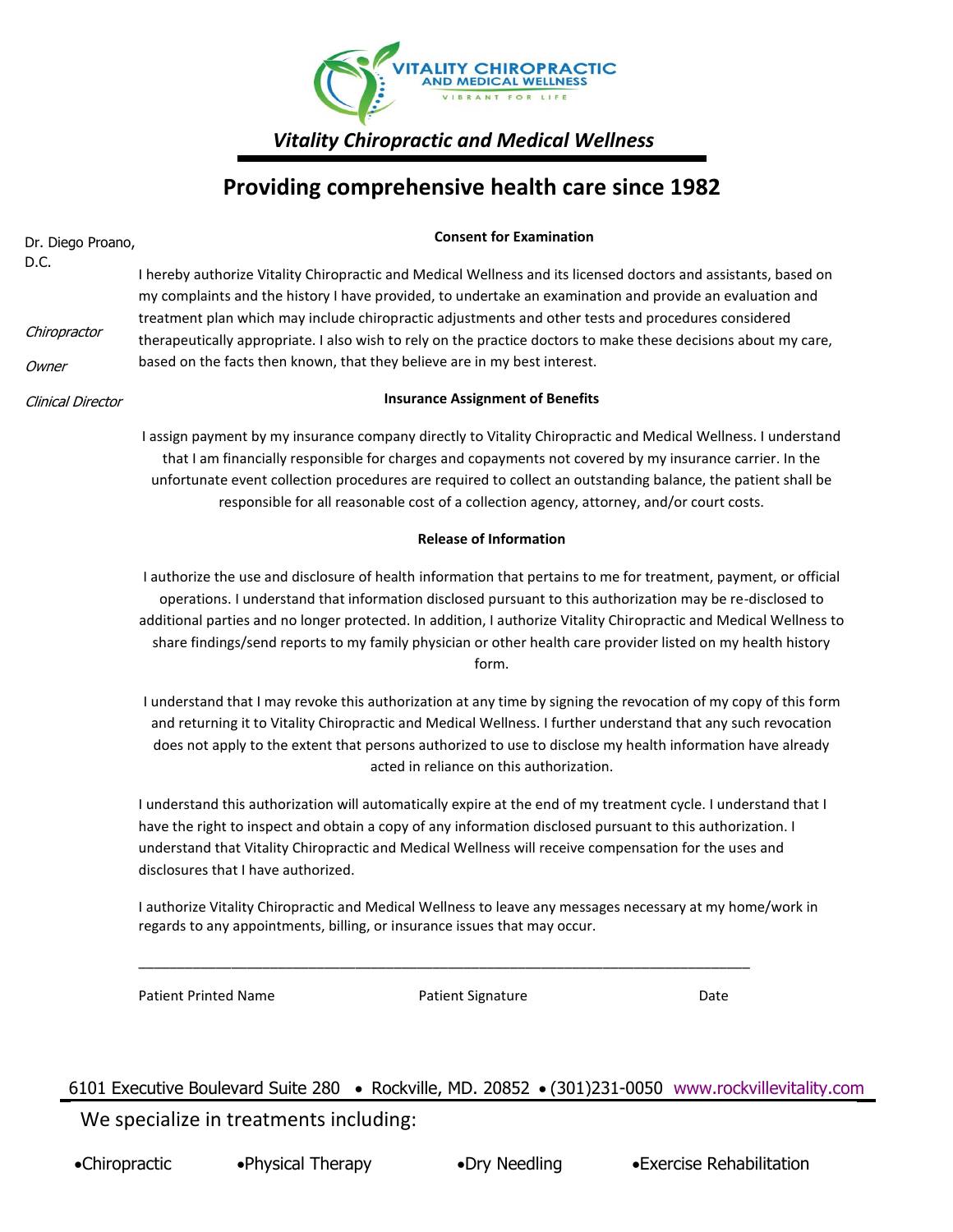

*Vitality Chiropractic and Medical Wellness* 

## **Providing comprehensive health care since 1982**

| Dr. Diego Proano,<br>D.C.                  |                                                                                                                                                                                           | Wellness will receive compensation for the uses and disclosures that I have authorized. |  |  |  |
|--------------------------------------------|-------------------------------------------------------------------------------------------------------------------------------------------------------------------------------------------|-----------------------------------------------------------------------------------------|--|--|--|
| Chiropractor<br>Owner<br>Clinical Director | I authorize Vitality Chiropractic and Medical Wellness to leave any messages necessary at<br>my home/work in regards to any appointments, billing, or insurance issues that may<br>occur. |                                                                                         |  |  |  |
|                                            | Patient Signature (Patient or Legal Representative for Patient)                                                                                                                           |                                                                                         |  |  |  |
|                                            | <b>Printed Name</b>                                                                                                                                                                       | Date                                                                                    |  |  |  |
|                                            | Legal Representative's Relationship to Patient                                                                                                                                            |                                                                                         |  |  |  |

• (301)231-0050 www.rockvillevitality.com • Executive Blvd Suite 280 • Rockville, MD 20852

 We specialize in treatments including: 20852